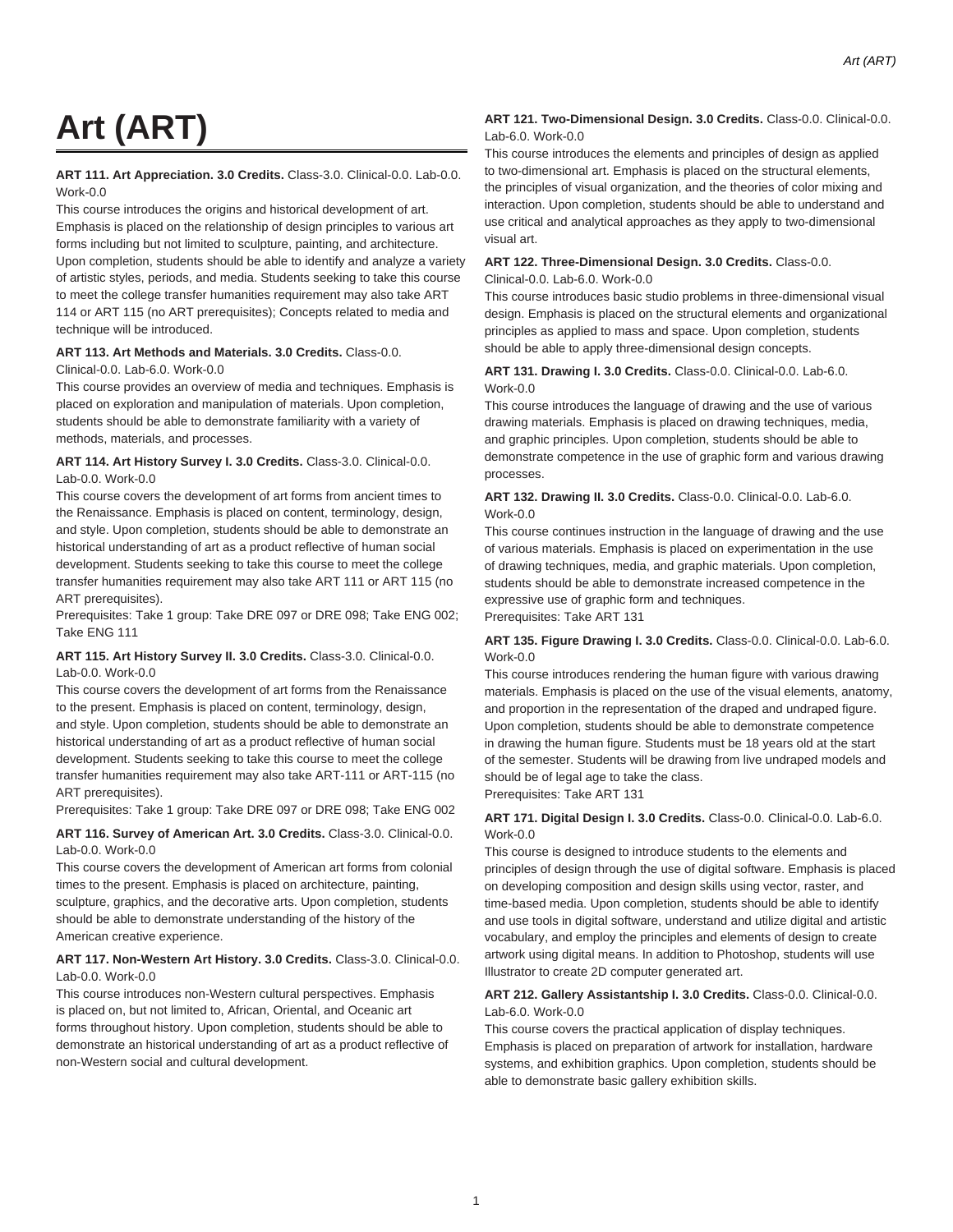#### **ART 213. Gallery Assistantship II. 3.0 Credits.** Class-0.0. Clinical-0.0. Lab-6.0. Work-0.0

This course provides additional experience in display techniques. Emphasis is placed on preparation of artwork for exhibition, alternative methods of installation, hardware systems, and exhibition graphics. Upon completion, students should be able to demonstrate independent decisionmaking and exhibition expertise.

Prerequisites: Take ART 212

## **ART 214. Portfolio and Resume. 1.0 Credit.** Class-0.0. Clinical-0.0. Lab-2.0. Work-0.0

This course covers resume writing, interview skills, and the preparation and presentation of an art portfolio. Emphasis is placed on the preparation of a portfolio of original artwork, the preparation of a photographic portfolio, approaches to resume writing, and interview techniques. Upon completion, students should be able to photograph and present a digital portfolio and write an effective resume.

#### **ART 231. Printmaking I. 3.0 Credits.** Class-0.0. Clinical-0.0. Lab-6.0. Work-0.0

This course introduces printmaking: its history, development techniques, and processes. Emphasis is placed on basic applications with investigation into image source and development. Upon completion, students should be able to produce printed images utilizing a variety of methods. This course introduces relief, intaglio, serigraphy and planographic processes.

# **ART 232. Printmaking II. 3.0 Credits.** Class-0.0. Clinical-0.0. Lab-6.0. Work-0.0

This course includes additional methods and printmaking processes. Emphasis is placed on the printed image as related to method, source, and concept. Upon completion, students should be able to produce expressive images utilizing both traditional and innovative methods. Prerequisites: Take ART 231

# **ART 235. Figure Drawing II. 3.0 Credits.** Class-0.0. Clinical-0.0. Lab-6.0. Work-0.0

This course extends the study and rendering of the draped and undraped human figure. Emphasis is placed on the exploration of materials and approaches to drawing. Upon completion, students should be able to demonstrate creativity in the representation of the figure. Prerequisites: Take ART 135, minimum grade of C

# **ART 240. Painting I. 3.0 Credits.** Class-0.0. Clinical-0.0. Lab-6.0. Work-0.0

This course introduces the language of painting and the use of various painting materials. Emphasis is placed on the understanding and use of various painting techniques, media, and color principles. Upon completion, students should be able to demonstrate competence in the use of creative processes directed toward the development of expressive form.

# **ART 241. Painting II. 3.0 Credits.** Class-0.0. Clinical-0.0. Lab-6.0. Work-0.0

This course provides a continuing investigation of the materials, processes, and techniques of painting. Emphasis is placed on the exploration of expressive content using a variety of creative processes. Upon completion, students should be able to demonstrate competence in the expanded use of form and variety. As in Painting I, students will principally work on easels using oil or acrylic. Prerequisites: Take ART 240

#### **ART 242. Landscape Painting. 3.0 Credits.** Class-0.0. Clinical-0.0. Lab-6.0. Work-0.0

This course introduces and practices the skills and techniques of open-air painting. Emphasis is placed on techniques of painting summer foliage, skies, and mountains, and the elements of aerial perspective. Upon completion, students should be able to complete an open-air landscape painting employing brush, knife, scumbling, and glazing techniques. Historical and contemporary styles and techniques related to landscape painting will be introduced.

Prerequisites: Take ART 240

# **ART 243. Portrait Painting. 3.0 Credits.** Class-0.0. Clinical-0.0. Lab-6.0. Work-0.0

This course covers the portrait as subject matter by use of live models. Topics include composition, color mixing, and the history of portraiture. Upon completion, students should be able to demonstrate competence in the traditional approach to portrait painting.

Prerequisites: Take ART 240

#### **ART 244. Watercolor. 3.0 Credits.** Class-0.0. Clinical-0.0. Lab-6.0. Work-0.0

This course introduces basic methods and techniques used in watercolor. Emphasis is placed on application, materials, content, and individual expression. Upon completion, students should be able to demonstrate a variety of traditional and nontraditional concepts used in watercolor media.

**ART 245. Metals I. 3.0 Credits.** Class-0.0. Clinical-0.0. Lab-6.0. Work-0.0 This course introduces basic metal design in traditional and contemporary art forms using brass, copper, and silver. Emphasis is placed on designing and fabricating jewelry, small sculptures, and utilitarian objects. Upon completion, students should be able to design and produce small art objects.

Prerequisites: Take ART 121, minimum grade of C

**ART 246. Metals II. 3.0 Credits.** Class-0.0. Clinical-0.0. Lab-6.0. Work-0.0 This course provides a continuation of metal design utilizing basic methods of casting and other processes. Emphasis is placed on individualized design. Upon completion, students should be able to design and produce expressive forms.

Prerequisites: Take ART 245

#### **ART 247. Jewelry I. 3.0 Credits.** Class-0.0. Clinical-0.0. Lab-6.0. Work-0.0

This course introduces a basic understanding of the design and production of jewelry. Emphasis is placed on concepts and techniques using metals and other materials. Upon completion, students should be able to demonstrate an ability to use appropriate methods to create unique jewelry. Processes such as piercing, filing, forming and forging will be introduced.

# **ART 248. Jewelry II. 3.0 Credits.** Class-0.0. Clinical-0.0. Lab-6.0. Work-0.0

This course is a continuation of the skills learned in ART 247. Emphasis is placed on the creation of individual designs that utilize a variety of techniques such as casting, cloisonne, and plique-a-jour. Upon completion, students should be able to create jewelry which demonstrates originality.

Prerequisites: Take ART 247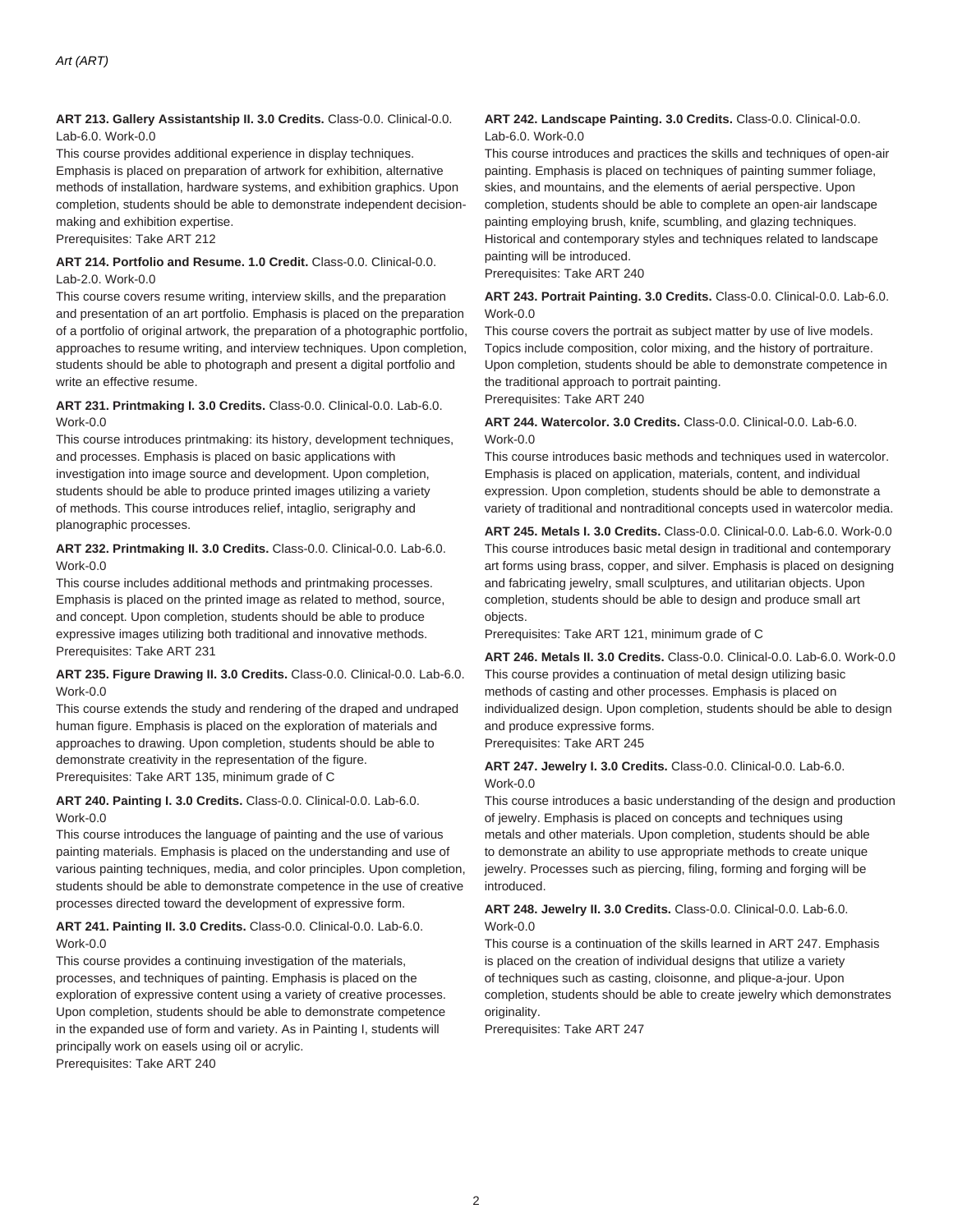# **ART 260. Photography Appreciation. 3.0 Credits.** Class-3.0.

Clinical-0.0. Lab-0.0. Work-0.0

This course introduces the origins and historical development of

photography. Emphasis is placed on the study of composition and history of photography as an art form. Upon completion, students should be able to recognize and produce, using color transparencies, properly exposed, well-composed photographs. Using their own digital cameras, students will receive instruction and practice in basic camera techniques and will produce a digital portfolio.

#### **ART 261. Photography I. 3.0 Credits.** Class-0.0. Clinical-0.0. Lab-6.0. Work-0.0

This course introduces photographic equipment, theory, and processes. Emphasis is placed on camera operation, composition, darkroom technique, and creative expression. Upon completion, students should be able to successfully expose, develop, and print a well-conceived composition. Using their own 35MM camera to take photographs, students will develop printing techniques such as burning dodging, controlling density and contrast, and basic photo finishing.

Prerequisites: Take ART 260, minimum grade of C

#### **ART 262. Photography II. 3.0 Credits.** Class-0.0. Clinical-0.0. Lab-6.0. Work-0.0

This course introduces the creative manipulation of alternative photographic materials and processes such as toning, hand coloring, infrared, and multiple exposure. Emphasis is placed on personal vision and modes of seeing. Upon completion, students should be able to create properly exposed images using a variety of photographic materials and processes.

Prerequisites: Take ART 261

#### **ART 264. Digital Photography I. 3.0 Credits.** Class-0.0. Clinical-0.0. Lab-6.0. Work-0.0

This course introduces digital photographic equipment, theory and processes. Emphasis is placed on camera operation, composition, computer photo manipulation and creative expression. Upon completion, students should be able to successfully expose, digitally manipulate, and print a well-conceived composition. Prerequisites: Take ART 260

#### **ART 265. Digital Photography II. 3.0 Credits.** Class-0.0. Clinical-0.0. Lab-6.0. Work-0.0

This course provides exploration of the concepts and processes of photo manipulation through complex composite images, special effects, color balancing and image/text integration. Emphasis is placed on creating a personal vision and style. Upon completion, students should be able to produce well-executed images using a variety of photographic and photo manipulative approaches.

Prerequisites: Take ART 264

#### **ART 266. Videography I. 3.0 Credits.** Class-0.0. Clinical-0.0. Lab-6.0. Work-0.0

This course introduces various aspects of basic video production including concept development, scripting, camera operation, and post-production. Emphasis is placed on creative expression, camera handling, story boarding, and editing. Upon completion, students should be able to demonstrate a basic understanding of video camera operation and production techniques.

#### **ART 267. Videography II. 3.0 Credits.** Class-0.0. Clinical-0.0. Lab-6.0. Work-0.0

This course is designed to provide a framework for the production of a long-term video project. Emphasis is placed on realization of the unique creative vision. Upon completion, students should be able to produce a thematically coherent, edited video with sound and titling. Prerequisites: Take ART 266

#### **ART 271. Digital Design II. 3.0 Credits.** Class-0.0. Clinical-0.0. Lab-6.0. Work-0.0

This course includes advanced digital techniques in raster, vector, and time based media. Emphasis is based on creative application and integration of digital technologies. Upon completion, students should be able to demonstrate command of various digital systems to express their personal vision.

Prerequisites: Take ART 171

# **ART 281. Sculpture I. 3.0 Credits.** Class-0.0. Clinical-0.0. Lab-6.0. Work-0.0

This course provides an exploration of the creative and technical methods of sculpture with focus on the traditional processes. Emphasis is placed on developing basic skills as they pertain to three-dimensional expression in various media. Upon completion, students should be able to show competence in variety of sculptural approaches. Students will develop an understanding of historical as well as contemporary ideas related to sculpture.

# **ART 282. Sculpture II. 3.0 Credits.** Class-0.0. Clinical-0.0. Lab-6.0. Work-0.0

This course builds on the visual and technical skills learned in ART 281. Emphasis is placed on developing original solutions to sculptural problems in a variety of media. Upon completion, students should be able to express individual ideas using the techniques and materials of sculpture. Prerequisites: Take ART 281

#### **ART 283. Ceramics I. 3.0 Credits.** Class-0.0. Clinical-0.0. Lab-6.0. Work-0.0

This course provides an introduction to three-dimensional design principles using the medium of clay. Emphasis is placed on fundamentals of forming, surface design, glaze application, and firing. Upon completion, students should be able to demonstrate skills in slab and coil construction, simple wheel forms, glaze technique, and creative expression. Assignments are structured to encourage students to explore their own personal expression.

# **ART 284. Ceramics II. 3.0 Credits.** Class-0.0. Clinical-0.0. Lab-6.0. Work-0.0

This course covers advanced hand building and wheel techniques. Emphasis is placed on creative expression, surface design, sculptural quality, and glaze effect. Upon completion, students should be able to demonstrate a high level of technical competence in forming and glazing with a development of three-dimensional awareness. The aesthetics of pottery form are explored.

Prerequisites: Take ART 283